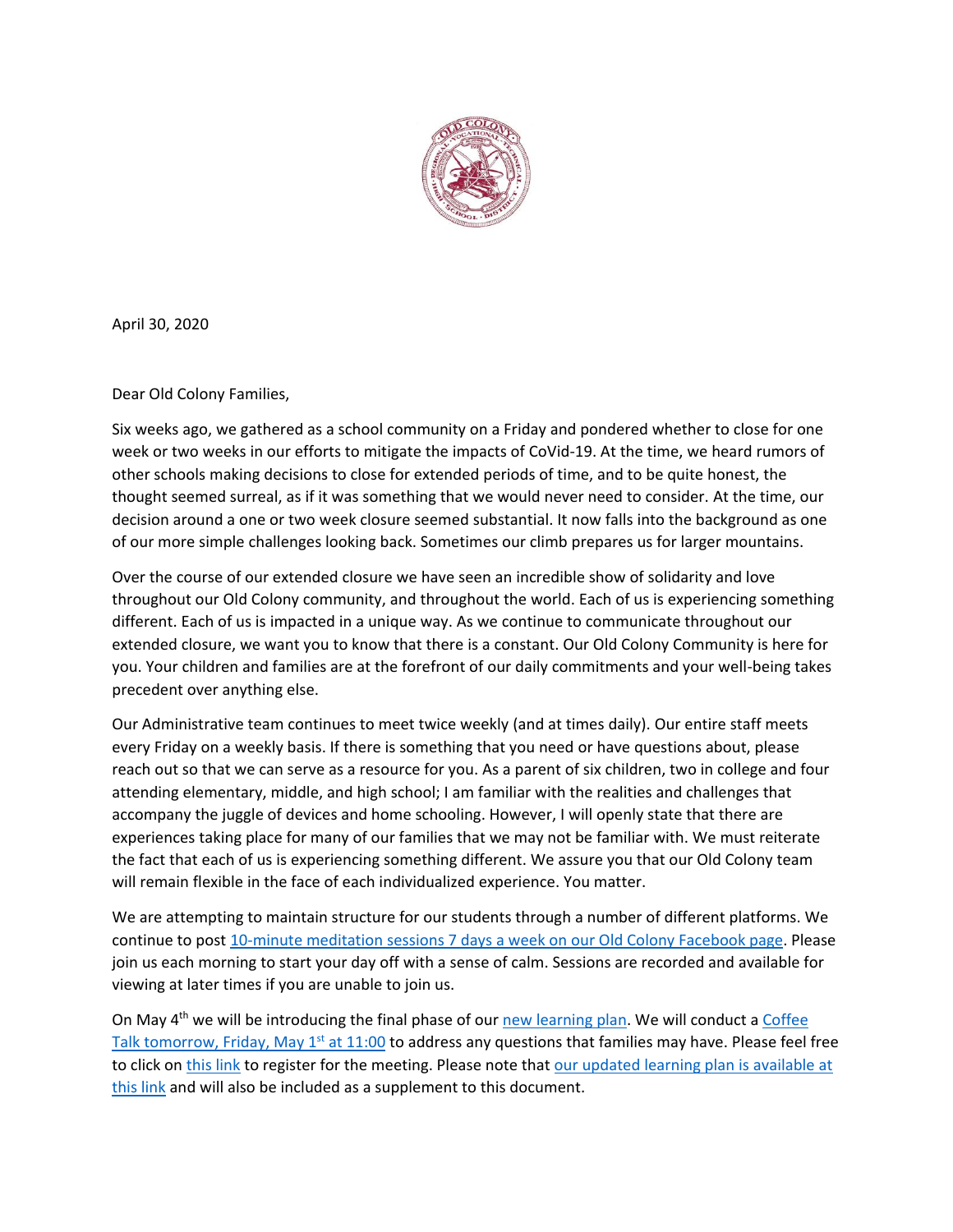## **Updates to our Learning Plan**

- We have moved to an alternating one week cycle.
- During the week of May 4-8, 2020, students in grades 9 and 11 will be in their academic classes. Students in grades 10 and 12 will be in their vocational classes.
- During the week of May 11-15, 2020, students in grades 10 and 12 will be in their academic classes. Students in grades 9 and 11 will be in their vocational classes.
- Direct Instruction will take place on Mondays and Tuesdays in accordance with the posted schedule between the hours of 10:00 a.m. and 12:15 p.m. on Mondays and 10:00 a.m. and 11:05 a.m. on Tuesdays.
- Attendance is required in order for students to receive credit for the Trimester. If extenuating circumstances exist, students must make arrangements with their instructor. All lessons will be recorded and available online for viewing and review at a later time.
- Teachers will continue to offer Office Hours on Wednesdays and Thursdays.
- Teachers will post provide feedback for students a week from the Friday that marked the end of a cycle. Students will receive a designation of credit (1) or no credit (0) in our School Brains system. This will ensure there are no surprises for students. They will know exactly where they stand as we progress with our remote learning plan.
- Lessons, assignments, and class meeting schedules will be posted by 8AM each Monday.
- Assignments should take the average student approximately 1.5 hours to complete in academics or their vocational related classes and 3-5 hours to complete in vocational shops.

## **School Calendar**

Shop/academic rotation calendar will be as follows:

| <b>Dates</b>     | <b>Academics</b> | <b>Vocational-Technical</b> |
|------------------|------------------|-----------------------------|
| May 4-8          | Grades 9 and 11  | Grades 10 and 12            |
| May 11-15        | Grades 10 and 12 | Grades 9 and 11             |
| May 18-22        | Grades 9 and 11  | Grades 10 and 12            |
| May 26-29        | Grades 10 and 12 | Grades 9 and 11             |
| <b>June 1-5</b>  | Grades 9 and 11  | Grades 10                   |
| <b>June 8-12</b> | Grades 10        | Grades 9 and 11             |
| June 15-19       | Grades 9 and 11  | Grades 10                   |

We will conduct an additional [Coffee Talk on Wednesday, May 6](https://us02web.zoom.us/meeting/register/tZIocu6sqDwoGdO_Xmd6Z4aWevt81VHPCa2q)<sup>th</sup> at 10:00 a.m. in an effort to check-in, and, if nothing else, remain connected with our Old Colony community. We chose this profession because we love connecting with families and serving our communities. We look forward to seeing you.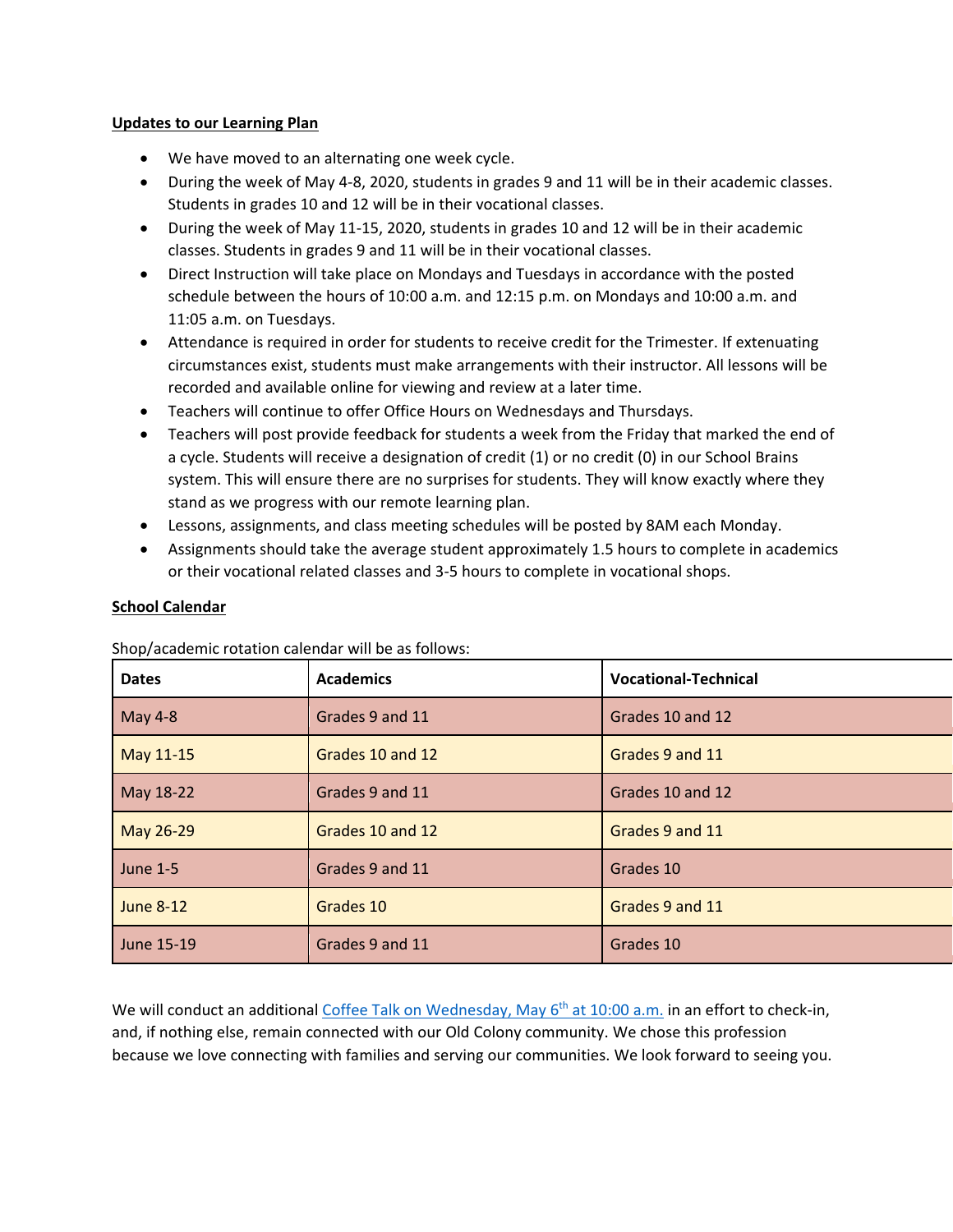## **Co-op**

The Old Colony Co-op Program has been suspended for the remainder of the school year.

## **SAT Cancellation**

May and June SAT testing dates have been cancelled by The College Board due to this ongoing crisis. You can monitor updates from the College Board [here.](https://pages.collegeboard.org/sat-covid-19-updates) The College Board is hoping to begin testing again on August 29th and has added a September 26th testing date. If you currently have a grade 11 student who is looking at postsecondary options that require SAT scores, these dates would be excellent choices to ensure they have returned scores by the fall.

The College Board offers options for test review including daily review questions, study groups, and practice tests that can be found [here.](https://collegereadiness.collegeboard.org/sat/practice) [Khan Academy](https://www.khanacademy.org/sat?utm_source=cbcta-osp&utm_medium=cb418-cb&utm_campaign=practice) also has excellent, College Board approved, resources to prepare students for testing.

## **Advanced Placement (AP) Testing**

Students in Advanced Placement courses will take online AP exams this year. If your student needs a chromebook to complete testing, email Mr. Parker at [jmparker@oldcolony.info](mailto:jmparker@oldcolony.info) by May 1st to arrange a time for pick-up. AP Calculus students will test on May 12th at 2pm, and AP English Language students test on May 20th at 2pm, and each exam is reduced to 45 minutes. All students must be logged onto their AP classroom 30 minutes prior to testing. Our Computer Science Principles students must have their portfolios submitted to the College Board website by May 26th. Please email Mrs. Tuccinardi at [ctuccinardi@oldcolony.info](mailto:ctuccinardi@oldcolony.info) with any questions or concerns.

## **Course Recommendations**

The Course Recommendation process to review course selections for next year will be completed electronically in the coming weeks. More information will be released through email and posted on the website later this week about the online process.

## **Personal Belongings Pick-up**

Please stay tuned for an update relative to schedule of pick-up of your personal belongings. We will be organizing and communicating a schedule for the week of May 11-15. Further details will be provided in a later correspondence.

# **Special Services**

Students who have communication or counseling services will continue to attend sessions individually/small group coordinated directly with the speech pathologist and/or school adjustment counselors. Students will have access to their special education teachers during classes, office hours, and at individual request via email or other means of contact. If you have any questions relative to Special Services, please contact Krystla Fay at [KFay@oldcolony.info.](mailto:KFay@oldcolony.info)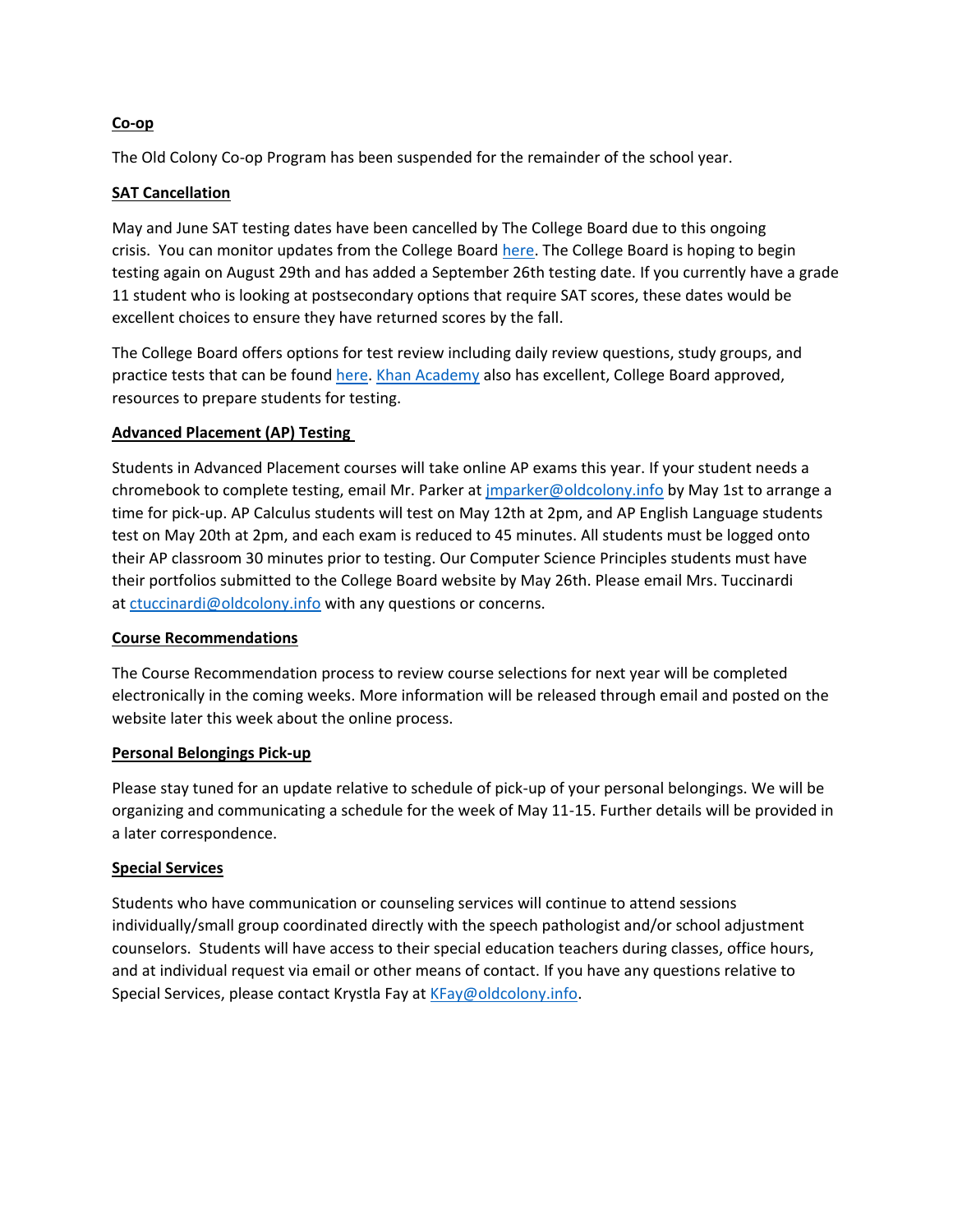#### **Seniors**

Mark your calendars. On Cinco de Mayo (May 5<sup>th</sup>) you can expect a little surprise at your home. The last day of school for all seniors who meet graduation requirements will be Thursday, May 28<sup>th</sup>. Seniors who do not meet requirements will be provided the opportunity for remediation up until the week prior to graduation. We have designated the week of July 13-19, 2020 as our Senior Week with our Prom scheduled for Thursday, July 16<sup>th</sup> and a Graduation Ceremony scheduled for Sunday, July 19<sup>th</sup> at 1:00 p.m. These dates are tentative and will depend upon orders from the Governor's Office. Additional activities may be added to Senior Week as our Student Advisory works with Mr. Parker. Details pertaining to Senior Week activities will be shared in a later correspondence. In order to participate in Senior Week activities, all seniors must meet graduation requirements.

We are proud of all that has taken place during our extended closure. Our desire to meet your many differentiated needs has never been greater, while our ability to connect and nurture has never been so inhibited. The essence of an extraordinary education is not founded in a grade point average, but rather the ability to prepare our students for the world beyond our walls, a life of independence, a love of learning, and the ability to think critically and find their passion and place in this world. Our students will always be a name and never a number. While we continue to navigate our climb from a physical distance, we will find solidarity through our social proximity as we connect, create, and continue to inspire.

You are all in our thoughts as we journey forward. Thank you for your continued support and flexibility as we navigate these fluid times.

Sincerely,

Anson 2. Polansky

Aaron L. Polansky, Superintendent-Director Old Colony Regional Vocational Technical High School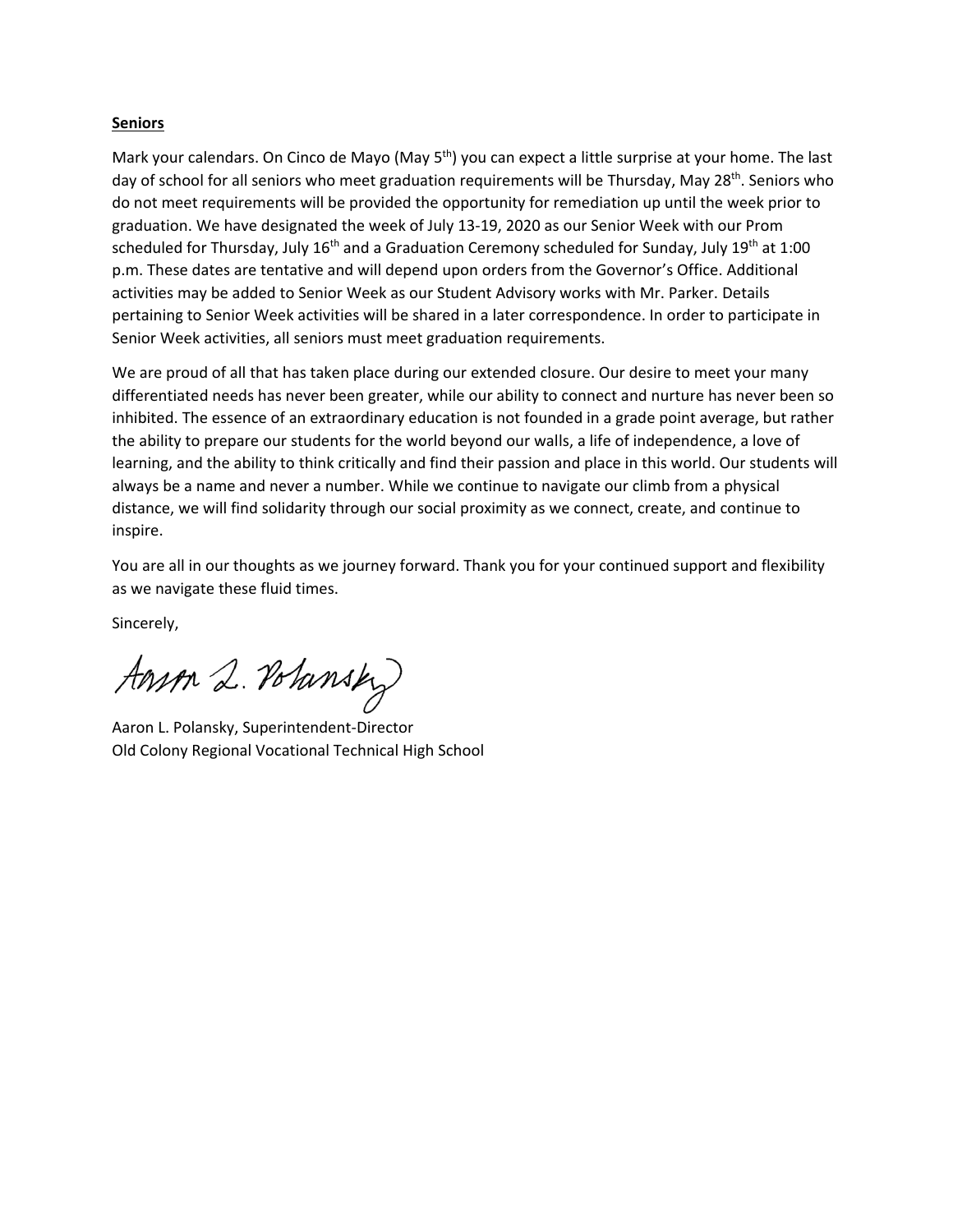|                        |                    | 11:45AM - 12:15PM    |                                     |                |                                                      |                             |                        |                          | 11:10AM-11:40AM                                      |                             |                   |                             |                       | 10:35 AM - 11:05 AM |                                      |                |                                 |                     |                     | 10:00 AM - 10:30 AM |                            |                |                                         |         |                                                      |                                                                                                                          |                                         |                                                      |
|------------------------|--------------------|----------------------|-------------------------------------|----------------|------------------------------------------------------|-----------------------------|------------------------|--------------------------|------------------------------------------------------|-----------------------------|-------------------|-----------------------------|-----------------------|---------------------|--------------------------------------|----------------|---------------------------------|---------------------|---------------------|---------------------|----------------------------|----------------|-----------------------------------------|---------|------------------------------------------------------|--------------------------------------------------------------------------------------------------------------------------|-----------------------------------------|------------------------------------------------------|
| <b>HEALTH</b>          | US History I CP    | Modern World Hist CP | Modern World Hist Honors B. Terrien | <b>HISTORY</b> |                                                      | <b>HEALTH</b>               | <b>US History I CP</b> | Modern World Hist CP     | Modern World Hist Honors   B. Terrien                | <b>HISTORY</b>              |                   |                             | <b>HEALTH</b>         | US History I CP     | US History I Honors                  | <b>HISTORY</b> |                                 | <b>HEALTH</b>       |                     | US History I CP     | <b>US History I Honors</b> | <b>HISTORY</b> |                                         |         |                                                      |                                                                                                                          |                                         |                                                      |
| G. Busa                | H. Darcy/Henriques | J. Oldham            |                                     |                |                                                      | G. Busa                     | H. Darcy/Henriques     | J. Oldham                |                                                      |                             |                   |                             | G. Busa               | H. Darcy/Henriques  | J. Oldham                            |                |                                 | G. Busa             |                     | H. Darcy/Henriques  | J. Oldham                  |                |                                         |         |                                                      |                                                                                                                          |                                         |                                                      |
|                        |                    |                      |                                     |                | 11:15AM - 12:15PM<br>S                               |                             |                        |                          |                                                      |                             |                   |                             |                       |                     |                                      | ΑB             | I0:00 AM - 11:00 AM             |                     |                     |                     |                            |                | <b>ACADEMICS - Grades 9 and 11</b>      |         |                                                      |                                                                                                                          |                                         |                                                      |
| 11 English CP          | 11 English Honors  | 9 English CP         | 9 English Honors                    | <b>ENGLISH</b> | Algebra I CP                                         | Algebra II CP               | Algebra I CP           | <b>Algebra II Honors</b> | Algebra I Honors                                     | <b>MATH</b>                 | ENGLISH 9CP       | Chemistry - Honors          | <b>STEM Forensics</b> | Tech. & Eng CP      | Tech. & Eng Honors                   | <b>SCIENCE</b> | Algebra I CP                    | Algebra II CP       | Algebra II CP       | Algebra II Honors   | Pre Calc                   | <b>MATH</b>    |                                         |         |                                                      |                                                                                                                          |                                         |                                                      |
| Z. Texiera/D. Harrison | S. Pedrosa         | T. Weeden            | G. Mullen-Thompson                  |                | C. Lincoln/A. Santiago                               | B. Jupin/K. Taveira         | S. Pepin/J. Palmeri    | K. Gonsalves             | M. Gamelin                                           |                             | <b>B.</b> Terrien | P. Bertrand                 | L. Smith              | M. Falcon           | M. Canonizado w/Mullen for MacKinnon |                | C. Lincoln/A. Santiago          | B. Jupin/K. Taveira | S. Pepin/J. Palmeri | K. Gonsalves        | M. Gamelin                 |                |                                         | MONDAYS | 9/11 ACADEMIC ROTATION AND 10/12 VOCATIONAL ROTATION | Please note that beginning May 4th, we will use a 1-week cycle for the rest of the year. The week of May 11-15 will rest | REMOTE LEARNING SCHEDULE: MAY 4-8, 2020 | Old Colony Regional Vocational Technical High School |
|                        |                    |                      |                                     |                | 11:45AM - 12:15PM D                                  |                             |                        |                          | 11:10AM-11:40AM C                                    |                             |                   |                             |                       |                     |                                      |                | 10:00<br><b>BIA MA 00:11-MA</b> |                     |                     |                     |                            |                |                                         |         |                                                      | It in a flip of grades 9/11 and 10/12.                                                                                   |                                         |                                                      |
|                        |                    |                      |                                     |                | Auto, BT, CADD, CS, COSMO, & CA<br>WELLNESS GRADE 10 | VOCATIONAL GRADE 12 RELATED |                        |                          | Auto, BT, CADD, CS, COSMO, & CA<br>WELLNESS GRADE 12 | VOCATIONAL GRADE 10 RELATED |                   | <b>ALL VOCATIONAL SHOPS</b> |                       |                     |                                      |                |                                 |                     |                     |                     |                            |                | VOCATIONAL-TECHNICAL - Grades 10 and 12 |         |                                                      |                                                                                                                          |                                         |                                                      |
|                        |                    |                      |                                     |                | T. McCann                                            |                             |                        |                          | T. McCann                                            |                             |                   |                             |                       |                     |                                      |                |                                 |                     |                     |                     |                            |                |                                         |         |                                                      |                                                                                                                          |                                         |                                                      |